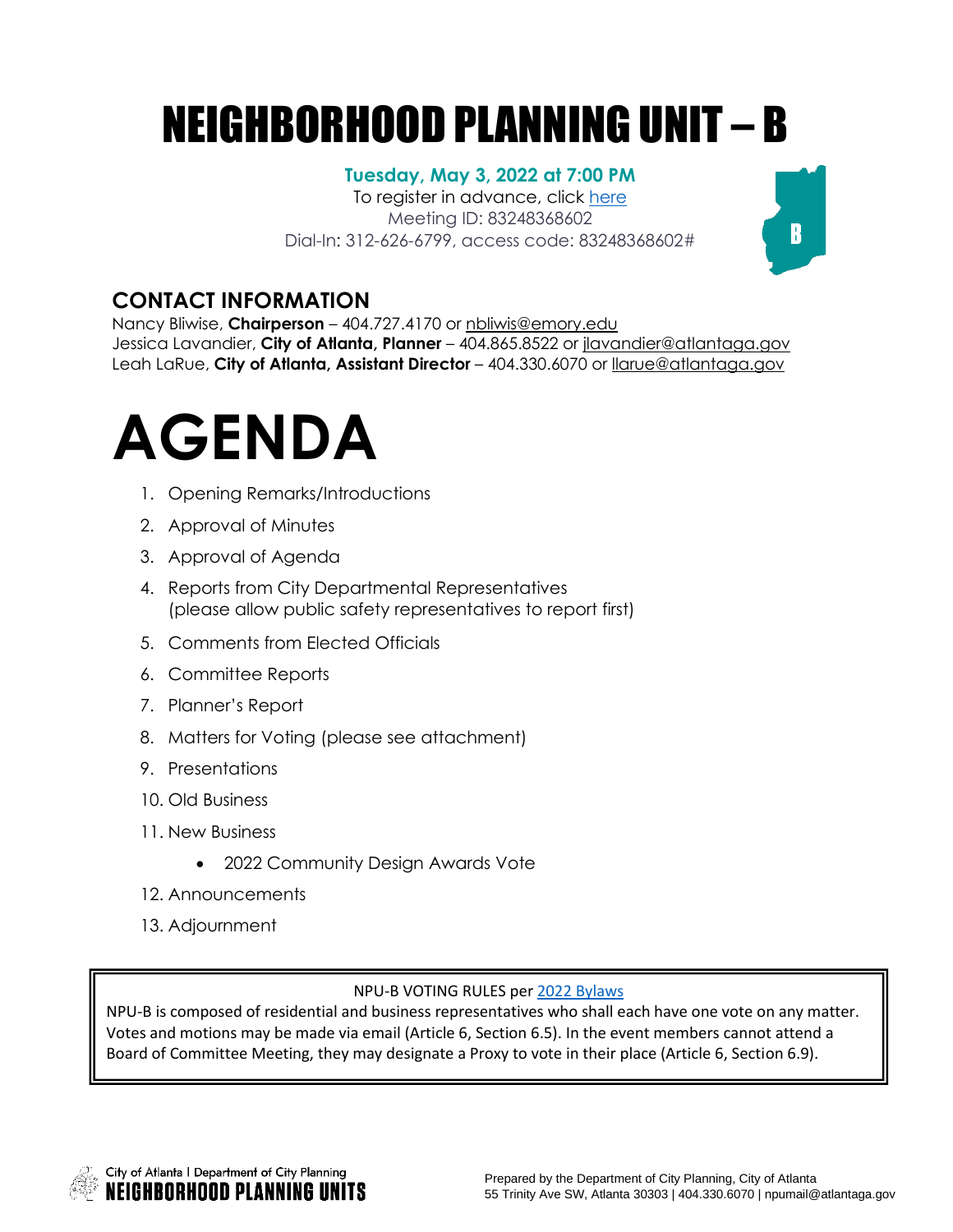## MATTERS FOR VOTING

NPUs provide recommendations to the City of Atlanta by voting to support or oppose applications. The application and the NPU's recommendations, along with Staff recommendations, are then considered by the appropriate board, association, commission, or office.

| <b>Special Event Applications (MOSE)</b> |                        |                       |                   |
|------------------------------------------|------------------------|-----------------------|-------------------|
| <b>Event Name</b>                        | <b>Event Organizer</b> | <b>Event Location</b> | <b>Event Date</b> |
| Summer Series – Movie in the Park        | Anna Sharp             | Old Ivy Park          | July 15, 2022     |

| <b>Alcohol License Applications (LRB)</b> |                         |                           |                                    |                                |
|-------------------------------------------|-------------------------|---------------------------|------------------------------------|--------------------------------|
| <b>Name of Business</b>                   | <b>Type of Business</b> | Applicant                 | <b>Property Address</b>            | <b>Request</b>                 |
| Stagecoach                                | Restaurant              | <b>Anthony Martarella</b> | 34 Irby Ave                        | Change of Ownership            |
| 5 Church                                  | Restaurant              | Ayman K. Kamel            | 3379 Peachtree Rd NE,<br>Suite 125 | Change of Ownership            |
| NM Café (Men's<br>Bar)                    | Restaurant              | Robert M. Brooks          | 3393 Peachtree Rd NE               | Other - Additional<br>Facility |

| <b>Board of Zoning Adjustment Applications (BZA)</b>                                                                 |                         |                            |  |
|----------------------------------------------------------------------------------------------------------------------|-------------------------|----------------------------|--|
| Application                                                                                                          | <b>Property Address</b> | <b>Public Hearing Date</b> |  |
| $V-22-48$<br>Applicant seeks a special exception to allow a parking bay in a<br>required yard, adjacent to a street. | 52 Putnam Cir<br>NE.    | May 12, 2022               |  |

| <b>Zoning Review Board Applications (ZRB)</b>                        |                         |                            |  |
|----------------------------------------------------------------------|-------------------------|----------------------------|--|
| <b>Application</b>                                                   | <b>Property Address</b> | <b>Public Hearing Date</b> |  |
| Z-22-12                                                              |                         |                            |  |
| Applicant seeks to rezone the properties from the R-3 (Single-family | 3537, 3541, 3545,       |                            |  |
| residential, minimum lot size 0.41 acres) zoning designation to the  | 3549, 3555, 3565        | May 12, 2022               |  |
| MR-3 (Multi-family residential, maximum floor area ratio of 0.696)   | Roxboro Road NE         |                            |  |
| zoning designation. Total 2.25 acres. SITE PLAN, SURVEY, PHOTOS      |                         |                            |  |

| <b>Text Amendments - Zoning Ordinance</b>                                                                                                                                                                                                                                                                                                                                                                                                                                                                                                                                                                                                                                       |                                                                      |                      |  |
|---------------------------------------------------------------------------------------------------------------------------------------------------------------------------------------------------------------------------------------------------------------------------------------------------------------------------------------------------------------------------------------------------------------------------------------------------------------------------------------------------------------------------------------------------------------------------------------------------------------------------------------------------------------------------------|----------------------------------------------------------------------|----------------------|--|
| Legislation<br><b>Public Hearing</b>                                                                                                                                                                                                                                                                                                                                                                                                                                                                                                                                                                                                                                            |                                                                      |                      |  |
| $Z - 22 - 25$<br>An Ordinance by Councilmembers Dustin Hillis, Matt Westmoreland, Andrea<br>Boone, Howard Shook, Byron Amos and Amir Farokhi to amend the 1982<br>Atlanta Zoning Ordinance, as amended, by amending various provisions of<br>the text, including creating definitions of "Commercial Food Preparation"<br>and "Delivery-Based Commercial Kitchen" by amending Chapter 29; and<br>by amending the regulations of the Light Industrial District in Chapter 16,<br>and the Community Business District in Chapter 11 by modifying the<br>permissible uses, the parking requirements, and the loading requirements;<br>and for other purposes.<br><b>FACT SHEET</b> | <b>Zoning Review</b><br>Board - City Hall<br><b>Council Chambers</b> | June 2 or 9,<br>2022 |  |